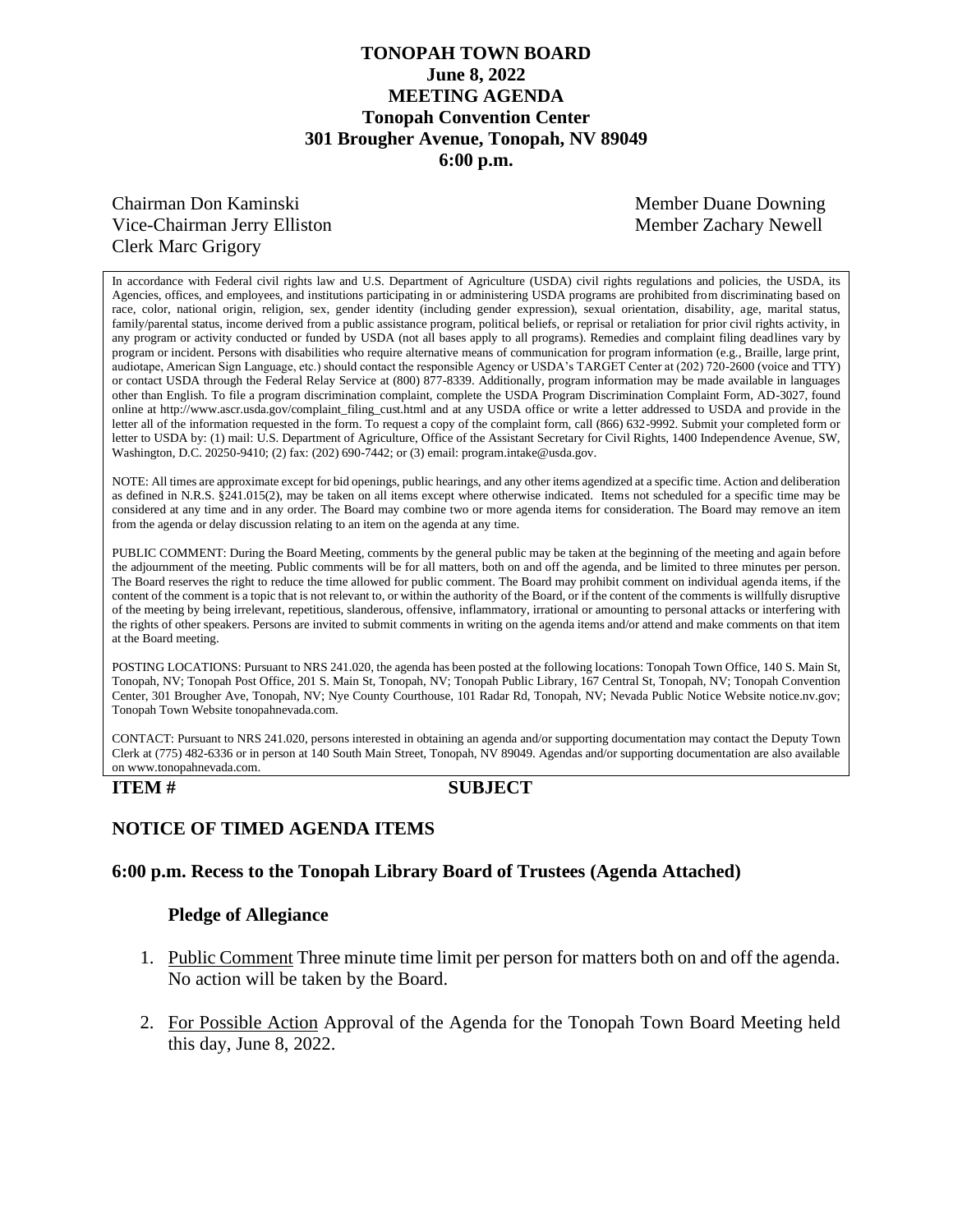- 3. Town Board Member's, Department Manager's, Nye County Commissioner's, Tonopah Main Street and Nye Communities Coalition Comments This item is limited to announcements and/or topics/issues proposed for future meetings/ workshops.
- 4. For Possible Action Discussion, deliberation and possible action to approve the request of 5/8ths of 1% Room Tax Grant Funds for the following: Jim Butler Days Rodeo in the amount of \$3390.84 Annual Jim Butler Days Raffle in the amount of \$446.00 Jim Butler Days Horseshoe Tournament in the amount of \$747.39 Jim Butler Days Advertising in the amount of \$6226.58 to advertise and promote the 2022 annual Jim Butler Days events. (Petitioner: Joni Eastley)
- 5. For Possible Action Discussion, deliberation, and possible action on Department Budget Reports.
- 6. For Possible Action Discussion, deliberation, and possible action on Department Staff Reports: Town Administration, Town Maintenance, Fire Department, Pool, Parks, Rodeo Grounds, Joe Friel Sports Complex, Tonopah Historic Mining Park, Convention Center, Tourism/Events, Room Tax, Capital Projects Tonopah Public Utilities – Water Fund: Administration, Operations, Distribution, Transmissions, Wells Tonopah Public Utilities – Sewer Fund: Administration, Operations, Treatment Plant
- 7. Correspondence Review and discussion; no action will be taken.
- 8. For Possible Action Approval of vouchers for payment.
- 9. Public Comment Three minute time limit per person for matters both on and off the agenda. No action will be taken by the Board.
- 10. For Possible Action Adjourn.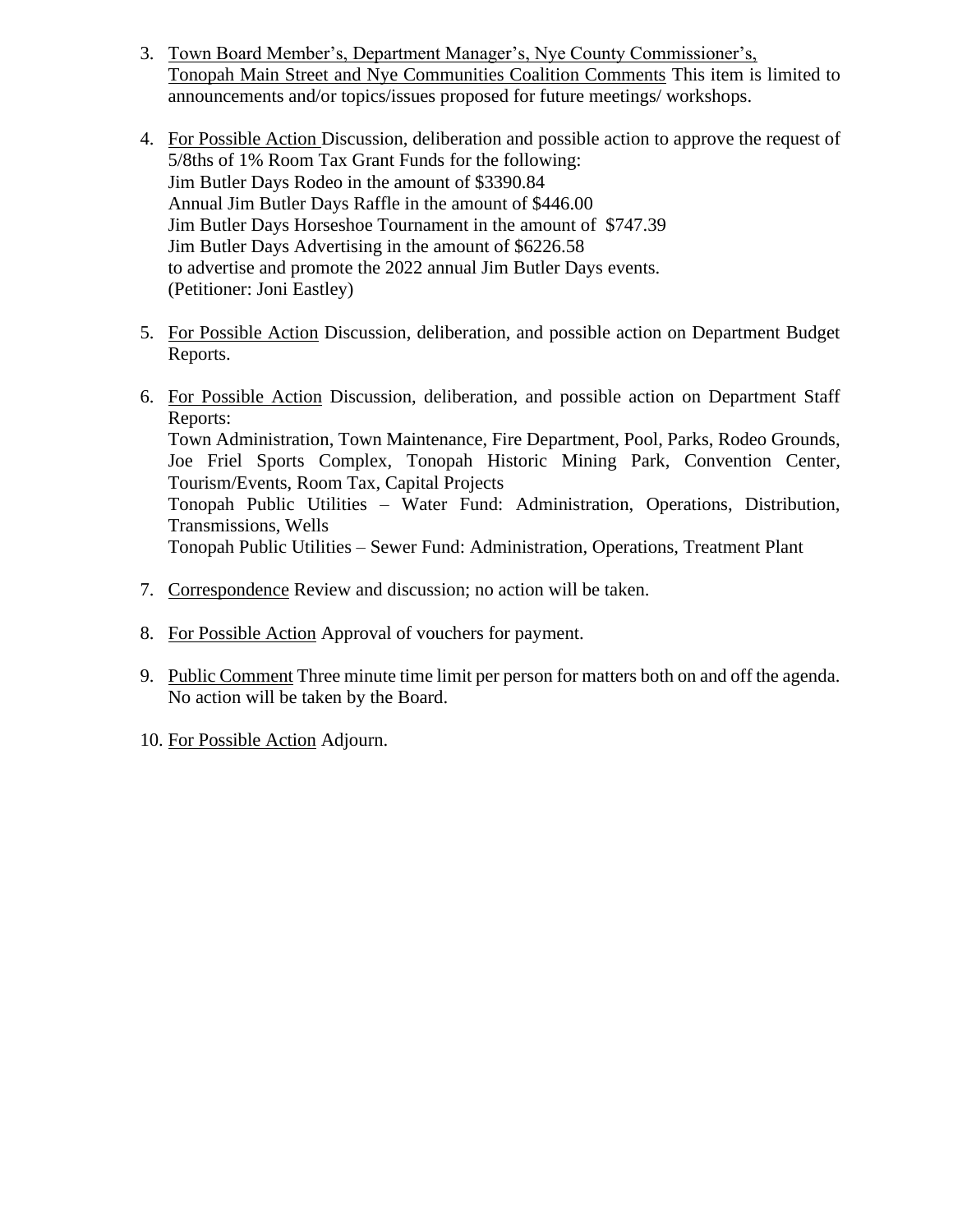# **TONOPAH LIBRARY DISTRICT BOARD OF TRUSTEES June 8, 2022 MEETING AGENDA Tonopah Convention Center 301 Brougher Avenue, Tonopah, NV 89049 6:00 p.m.**

Chairman Duane Downing Trustee Jerry Elliston Vice-Chairman Don Kaminski Newell and Trustee Zachary Newell Clerk Marc Grigory

In accordance with Federal civil rights law and U.S. Department of Agriculture (USDA) civil rights regulations and policies, the USDA, its Agencies, offices, and employees, and institutions participating in or administering USDA programs are prohibited from discriminating based on race, color, national origin, religion, sex, gender identity (including gender expression), sexual orientation, disability, age, marital status, family/parental status, income derived from a public assistance program, political beliefs, or reprisal or retaliation for prior civil rights activity, in any program or activity conducted or funded by USDA (not all bases apply to all programs). Remedies and complaint filing deadlines vary by program or incident. Persons with disabilities who require alternative means of communication for program information (e.g., Braille, large print, audiotape, American Sign Language, etc.) should contact the responsible Agency or USDA's TARGET Center at (202) 720-2600 (voice and TTY) or contact USDA through the Federal Relay Service at (800) 877-8339. Additionally, program information may be made available in languages other than English. To file a program discrimination complaint, complete the USDA Program Discrimination Complaint Form, AD-3027, found online at http://www.ascr.usda.gov/complaint\_filing\_cust.html and at any USDA office or write a letter addressed to USDA and provide in the letter all of the information requested in the form. To request a copy of the complaint form, call (866) 632-9992. Submit your completed form or letter to USDA by: (1) mail: U.S. Department of Agriculture, Office of the Assistant Secretary for Civil Rights, 1400 Independence Avenue, SW, Washington, D.C. 20250-9410; (2) fax: (202) 690-7442; or (3) email: program.intake@usda.gov.

NOTE: All times are approximate except for bid openings, public hearings, and any other items agendized at a specific time. Action and deliberation as defined in N.R.S. §241.015(2), may be taken on all items except where otherwise indicated. Items not scheduled for a specific time may be considered at any time and in any order. The Board may combine two or more agenda items for consideration. The Board may remove an item from the agenda or delay discussion relating to an item on the agenda at any time.

PUBLIC COMMENT: During the Board Meeting, comments by the general public may be taken at the beginning of the meeting and again before the adjournment of the meeting. Public comments will be for all matters, both on and off the agenda, and be limited to three minutes per person. The Board reserves the right to reduce the time allowed for public comment. The Board may prohibit comment on individual agenda items, if the content of the comment is a topic that is not relevant to, or within the authority of the Board, or if the content of the comments is willfully disruptive of the meeting by being irrelevant, repetitious, slanderous, offensive, inflammatory, irrational or amounting to personal attacks or interfering with the rights of other speakers. Persons are invited to submit comments in writing on the agenda items and/or attend and make comments on that item at the Board meeting.

POSTING LOCATIONS: Pursuant to NRS 241.020, the agenda has been posted at the following locations: Tonopah Town Office, 140 S. Main St, Tonopah, NV; Tonopah Post Office, 201 S. Main St, Tonopah, NV; Tonopah Public Library, 167 Central St, Tonopah, NV; Tonopah Convention Center, 301 Brougher Ave, Tonopah, NV; Nye County Courthouse, 101 Radar Rd, Tonopah, NV; Nevada Public Notice Website notice.nv.gov; Tonopah Town Website tonopahnevada.com.

CONTACT: Pursuant to NRS 241.020, persons interested in obtaining an agenda and/or supporting documentation may contact the Deputy Town Clerk at (775) 482-6336 or in person at 140 South Main Street, Tonopah, NV 89049. Agendas and/or supporting documentation are also available on www.tonopahnevada.com.

**ITEM # SUBJECT**

- 1. Public Comment Three minute time limit per person for matters both on and off the agenda. No action will be taken by the Board.
- 2. For Possible Action Approval of the Agenda for the Tonopah Library District Board of Trustees Meeting held this day, June 8, 2022.